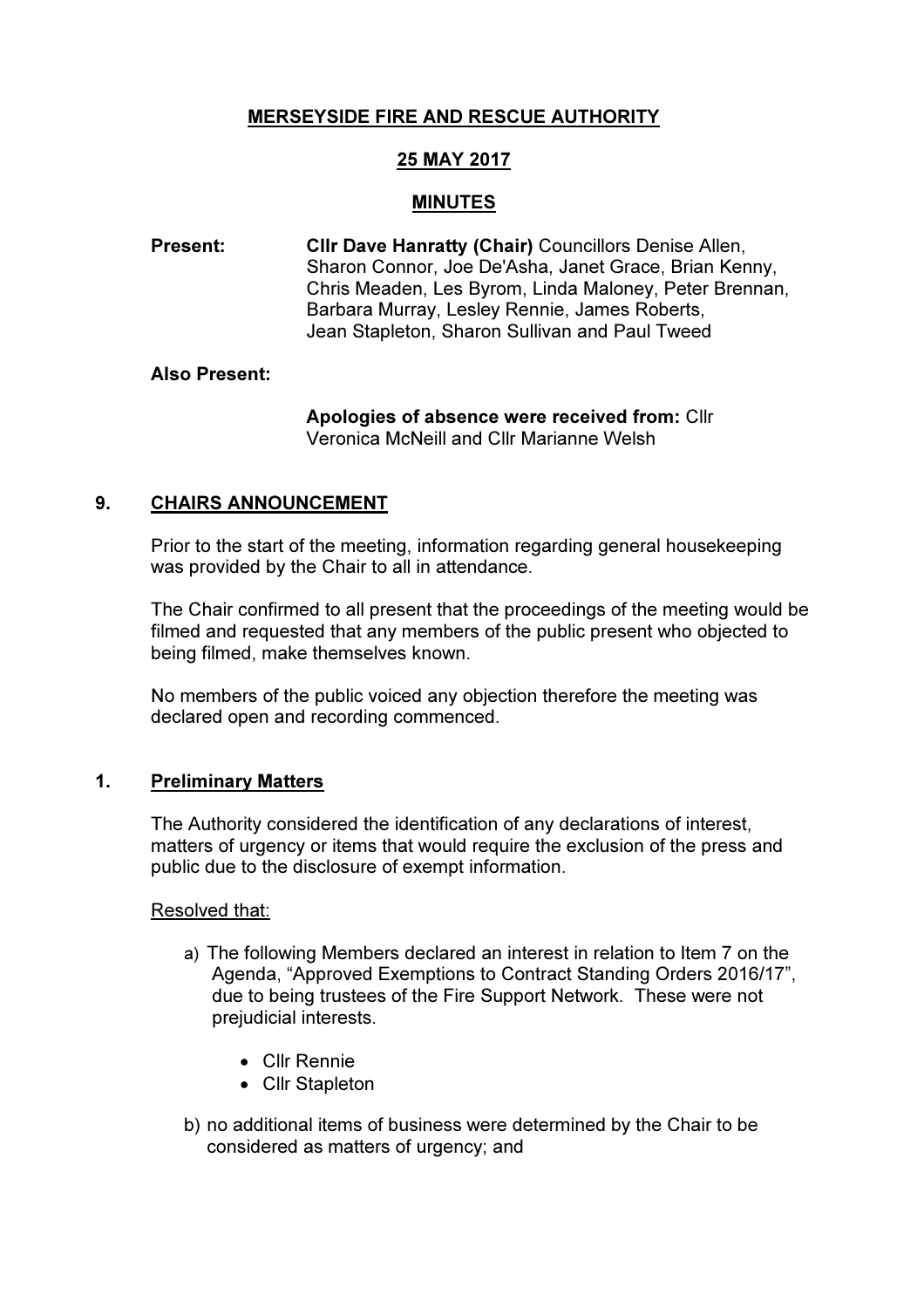c) no items of business required the exclusion of the press and public during consideration thereof because of the possibility of the disclosure of exempt information.

#### 2. Minutes of the Previous Meeting

The Minutes of the previous meeting of the Budget Authority, held on 23<sup>rd</sup> February 2017, were approved as a correct record and signed accordingly by the Chair.

### 3. Lead Member/ Ambassador Feedback 2016/17

Members considered report CFO/029/17 of the Monitoring Officer, providing them with feedback on work undertaken by appointed Lead Members and Member Ambassadors during 2016/17.

A short film around "Blue Light Mental Health" was shown in support of this report, in relation to the Ambassador for Health & Wellbeing Role.

The Chair praised the excellent work that the Health & Wellbeing Team provide and emphasised to Members the awards won by this group. He extended his thanks to everyone involved in the Mind Blue Light Programme.

Members were reminded of the Lead Member/Ambassador Roles and updated on the feedback they had provided, along with Appointed Members and Supporting Officers. Members offered their thanks to all involved.

#### Members Resolved that:

- a. The feedback provided by the Lead Members and Member Ambassadors in relation to their involvement in their respective roles for 2015-16, be noted.
- b. The value of continuing with the current Lead Member and Member Ambassador roles for the coming Municipal Year, be noted.
- c. The continuation of the current Lead Member and Member Ambassador roles, be agreed.

#### 4. Home Safety Strategy Update 2016/17

Members considered report CFO/025/17 of the Deputy Chief Fire Officer, informing them of progress made against the Home Safety Strategy 2015 – 2018 which was approved in November 2015.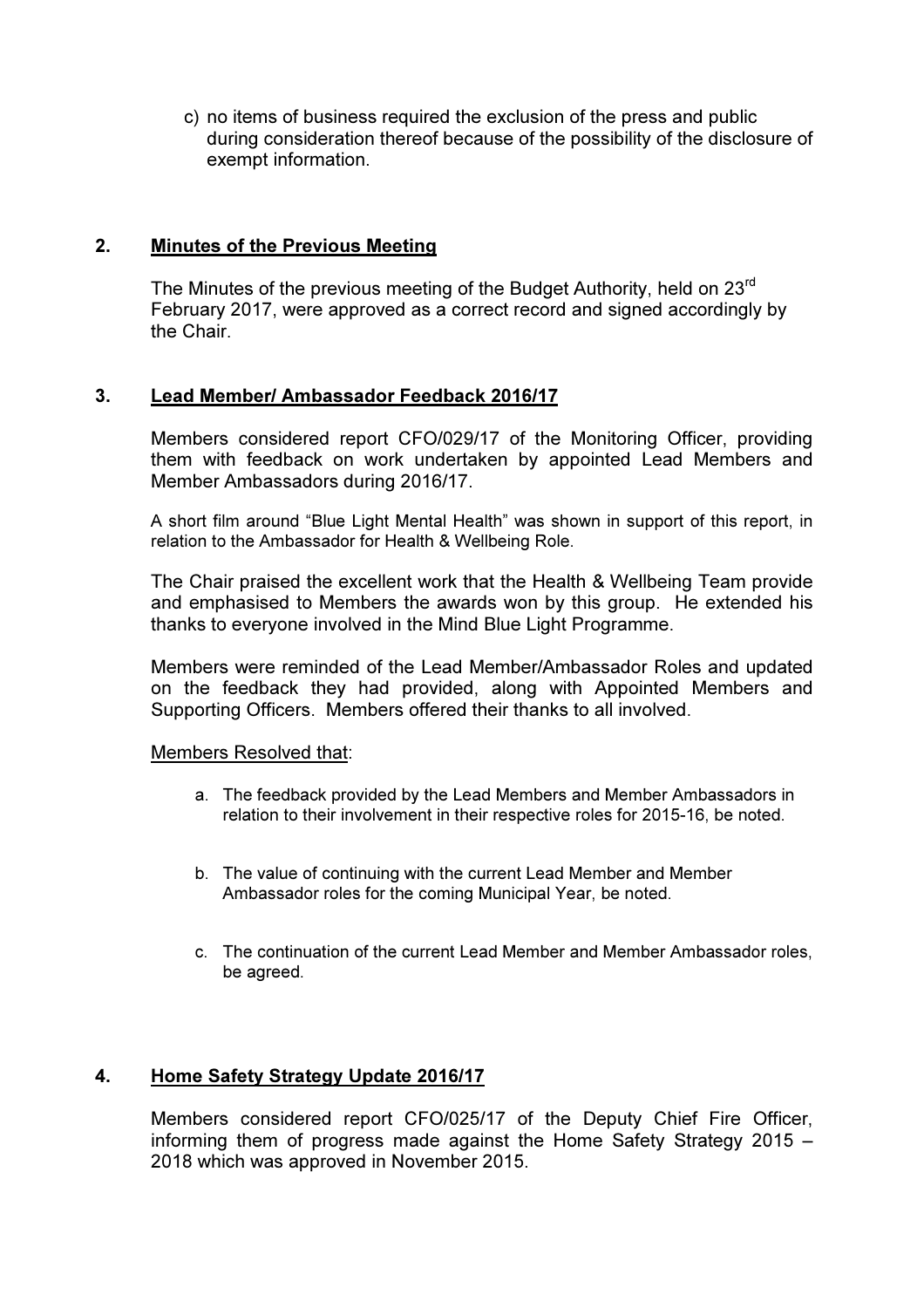Members were informed how in 2015 the Home Safety Strategy was refreshed following the adoption of a more targeted approach to risk and vulnerability. They were also provided with an overview of the aims within the strategy and made aware that Advocates have delivered over 8000 High Risk Home Safety Fire Check's in 2016/17.

A presentation was then given on the Home Safety Strategy updating Members on how Home Fire Safety Checks are directed. Members were informed of how the numbers of accidental dwelling fires had reduced below 1000 for the first time ever and how resources and campaigns were run, demonstrating how important and successful Home Fire Safety Checks are and the introduction of the Safe and Well visit will be.

Members Resolved that the content of the report be noted.

## 5. SERVICE DELIVERY PLAN END OF YEAR REPORT 2016-17

Members considered report CFO/022/17 of the Deputy Chief Fire Officer, noting the performance against the objectives and the performance targets/outcomes as set out in the Service Delivery Plan 2016/17 for the period April 2016 to March 2017.

Information was provided to Members regarding the background of the report. The 2016/17 planning progress began in January 2016 and the process considered organisational risk, legislation, financial constraints and consultation outcomes in order to create the 2016/17 Service Delivery Plan.

The key performance end of year updates shows:

- there were 22465 emergency calls received by Fire Control during 2016/17, meaning there were 780 more calls than in 2015/16
- there were 7346 fires attended during 2016/17, which was 177 more incidents than 2015/16
- there were 2597 primary fires (those attended where there is an insurable loss damaged by fire such as dwellings, businesses and vehicles) attended between April 2016 to March 2017, which was 21 less than in 2015/16
- the number of accidental dwelling fires attended was 991 during 2016/17, which is the first time its number has been below 1000, compared to 20 years ago when the Service attended over 3000.

There have been increases on deliberate small anti-social behaviour small fires attended and false alarm good intent calls in 2016/17.

A presentation was then delivered supporting the report.

A discussion then took place around Road Traffic Collisions and why the Service take no action at some incidents. The Chief fire Officer explained that on occasions North West Ambulance Service determine that an extrication is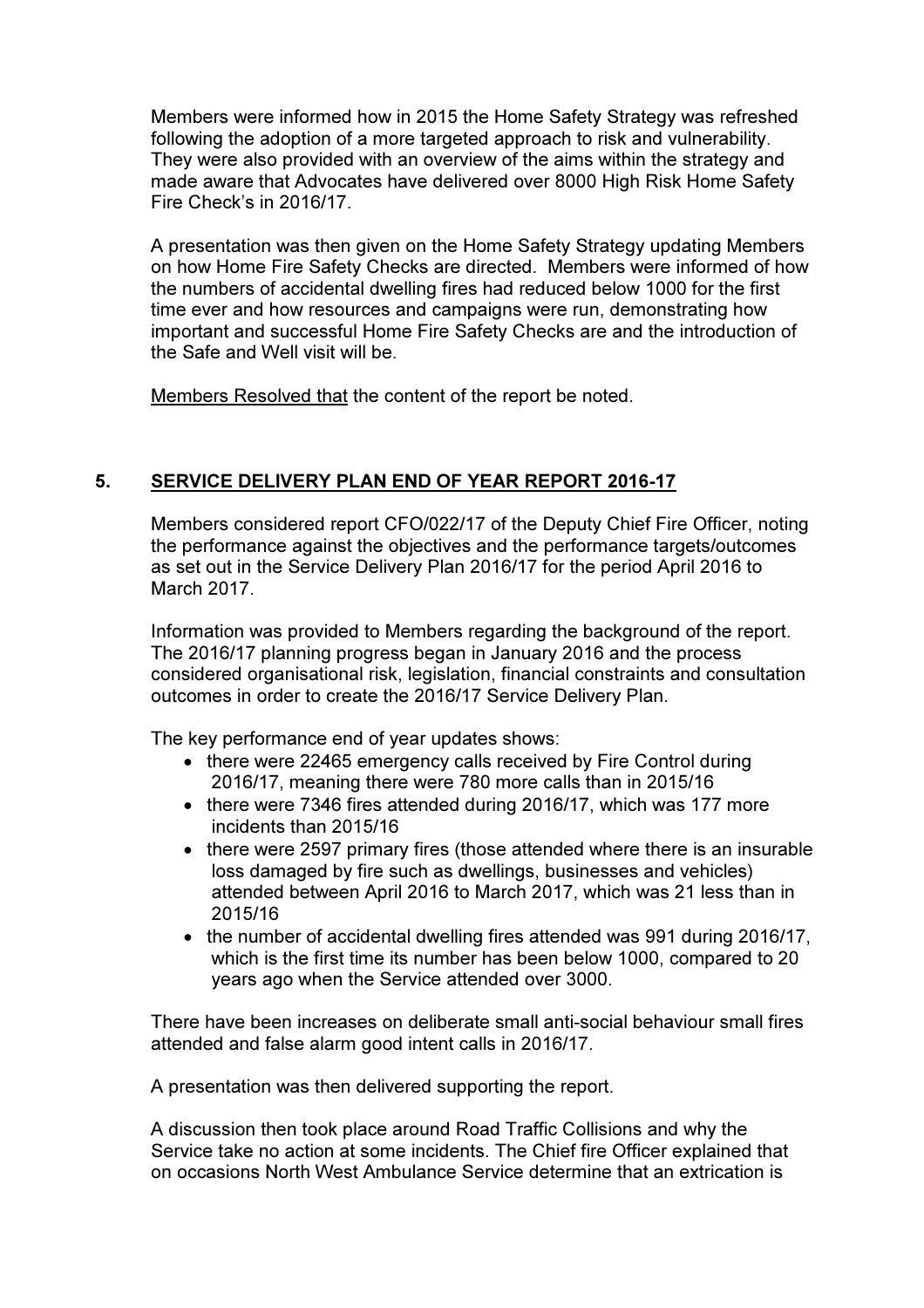not required. The Chief Fire Officer then explained that the number of False Alarm Good Intent calls had increased, but stressed that the Service does not discourage these calls.

Thanks were then given by Members to all staff and praise was given for sickness absence being under target.

Members resolved that the content of the report, be approved.

## 6. New Equality And Diversity Policy

Members considered report CFO/024/17 of the Deputy Chief Fire Officer, informing them of the refreshed and updated Equality and Diversity policy.

The Deputy Chief Fire Officer informed Members that consultation forums had taken place in order to refresh the policy, this included a number of key stakeholders who consulted on its content and focus.

The Chair stated that it was a good policy.

#### Members resolved that:

the new Equality, Diversity and Inclusion (E,D&I) Policy, be approved.

## 7. Approved exemptions to Contract Standing Orders 2016/17

Members considered report CFO/026/17 of the Monitoring Officer, and were advised of approved exemptions to Contract Standing Orders for the period 2016/17.

A brief introduction of the report was given explaining that the Constitution provides a framework for managing the Authority's finances and procedures for Contract Standing Orders and how this applies to every Member and Officer of the Authority.

Members were informed there has been a reduction in the number of exemptions required by Workshops achieved by working closely with the Procurement Department. The Organisational Development Department had a relatively high number of approved exemptions for 2016/17 because a new national framework contract for training has not yet been finalised. The Procurement Department are currently working with the Organisational Development Department to tender for some training requirements, which will reduce the number of exemption requests in 2017/18.

It was agreed that this was a detailed report.

Members resolved that the contents of the report be noted.